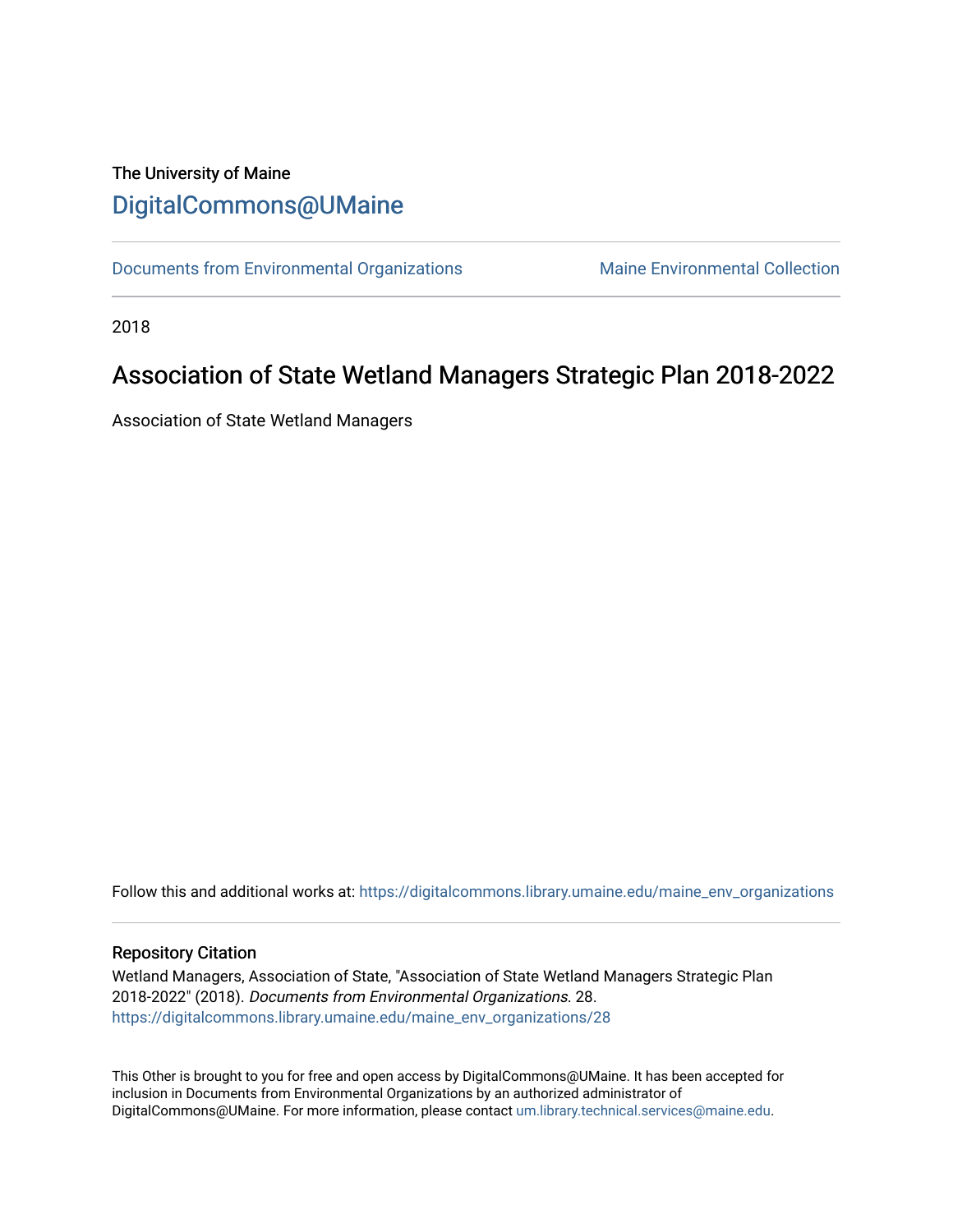

# **ASSOCIATION OF STATE WETLAND MANAGERS (ASWM) STRATEGIC PLAN 2018-2022**

ASWM Board Approved on 1-10-18

#### **Mission:**

The ASWM mission is to promote the protection and restoration of wetlands and related aquatic resources, to apply sound science to wetland management and policy, and to provide training, education and capacity building for our members and the public.

## **2022 Vision**

While ASWM does not propose specific actions beyond the 2022 horizon, near-term actions will be undertaken with awareness of long-term vision for wetland protection and management. In 2022, the nation will celebrate the  $50<sup>th</sup>$  anniversary of the federal Clean Water Act. ASWM recognizes the continued advancement of wetland science, improvement of wetland tools and techniques, increased cooperation among water agencies, organizations and disciplines, and ongoing education of the public regarding the economic and ecological values of wetlands. ASWM envisions a future where there is:

- Greater appreciation for the benefits wetlands bring to our lives
- A net increase in the quantity and quality of the nation's wetlands, reversing over 100 years of wetland loss
- Increased ability to evaluate, value and protect the ecological services provided by wetlands
- Greater clarity, consistency, and interagency coordination of regulatory programs

Progress in adapting the management of wetlands to increase resiliency to climate change including increased temperature, changing hydrology, severe weather events and sea level rise.

**Goals:** The strategic plan includes these goals:

A. To be a recognized leader in supporting and promoting science-based wetlands conservation, protection and management, and to ensure that state and tribal programs are fully integrated into national wetland policy.

B. To build the capacity of wetland managers and public officials at all levels of government to participate in wetland policy development and to build strong, science-based wetland programs.

C. To educate wetland managers, public officials, and others with regard to current wetland science, policy, comprehensive management, and the use of new technologies and techniques for wetland planning, assessment, restoration, mitigation and program implementation*.*

D. To more fully integrate wetlands into broader water programs including water quality protection, flood protection, safe drinking water, natural water infrastructure, fish and wildlife management, watershed management, management for severe weather events, climate change adaptation, and ecosystem-based planning.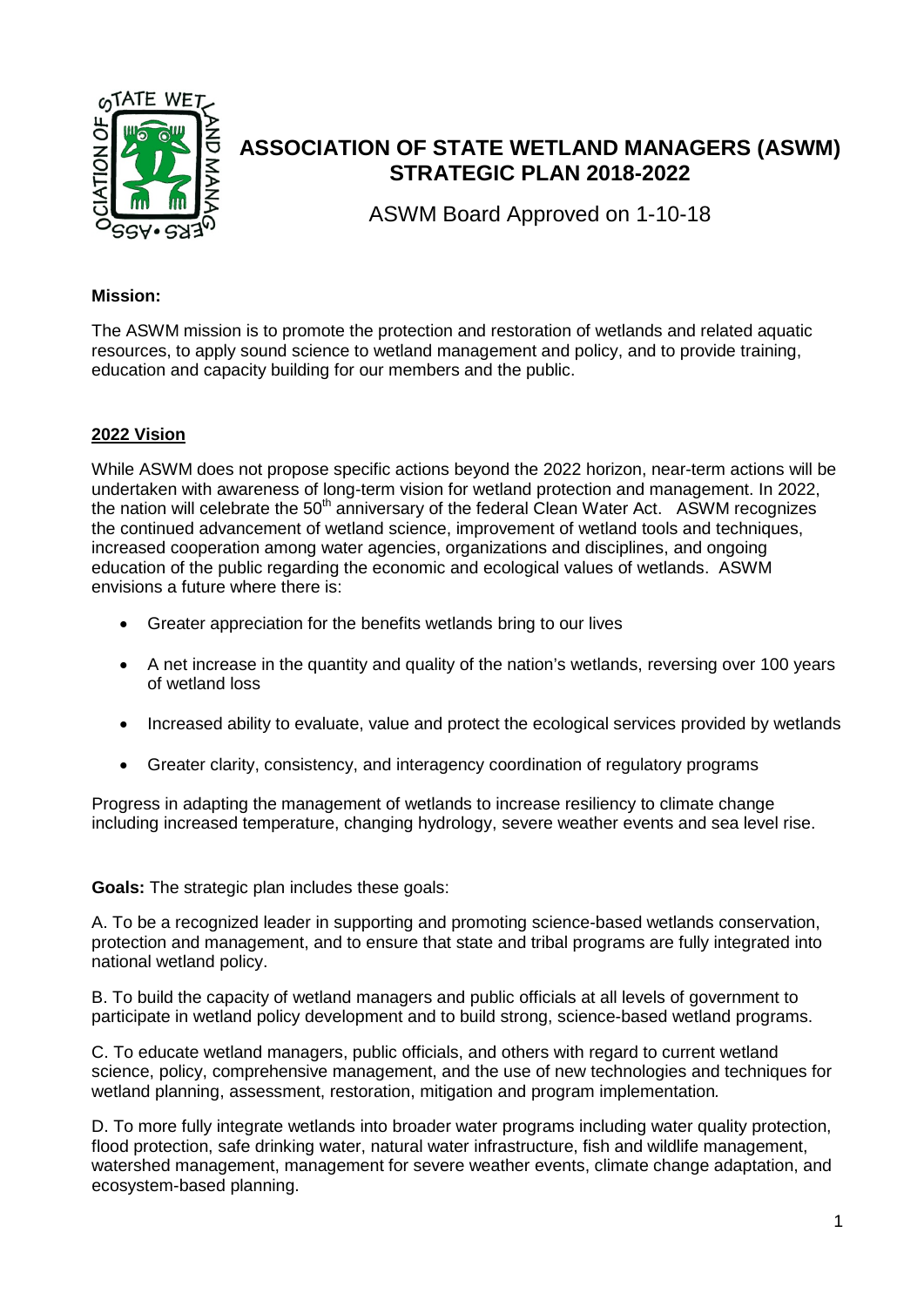- E. To sustain an active and growing membership.
- F. To be fiscally competent and administratively responsible.

#### **Goal A: To be a recognized leader in advocating for science-based wetlands conservation, protection and management, and to ensure that state and tribal programs are fully integrated into national wetland policy.**

### Activities to achieve Goal A:

- Identify priority needs for wetland research and applied science.
- Conduct science and management studies and publish results online. Such studies will continue to address a broad range of timely subjects such as wetlands and natural hazards (e.g., flooding), wetland restoration, stream restoration, sustainable wetland capacity for water quality improvement, and wetlands and climate change.
- Publish reports on new wetland management methods and technology and provide review drafts and final documents online.
- Increase the reach of *Wetland Breaking News*.
- Make wetland science information available on our website and organize it by management or policy issue.
- Encourage the exchange of information among wetland scientists, managers, and policy makers through the formation of ad hoc committees or workgroups to investigate priority issues and to report on current research and development.
- Conduct open forums, workshops, webinars, conference calls, discussion boards and symposia to provide opportunities for wetland scientists and wetland managers as well as other resource professionals to share information and integrate sound science into management and regulatory programs.
- Coordinate policy discussions with other state and professional associations/organizations, including Association of Clean Water Administrators (ACWA), Environmental Council of the States (ECOS), Association of State Floodplain Managers (ASFPM), Association of Fish and Wildlife Agencies (AFWA), and others (e.g. Society of Wetland Scientists, Restore America's Estuaries, American Institute of Biological Sciences, etc.).

#### **Goal B: To build the capacity of wetland managers and public officials at all levels of government to participate in wetland policy and regulatory development and to build strong, efficient, predictable, scientifically- and legally-defensible wetland programs.**

#### Activities to achieve Goal B:

- Provide direct technical assistance to states, tribes and others requesting our assistance.
- Analyze the implications of proposed policy changes on wetland resources from a variety of perspectives, including primarily ecological, but also economic and organizational, and provide a summary of findings in a plain English format to help assist and inform decision-makers. Likewise, analyze the implications of proposed policy changes from a legal and management perspective and provide a plain English analysis to help assist and inform scientists and resource managers.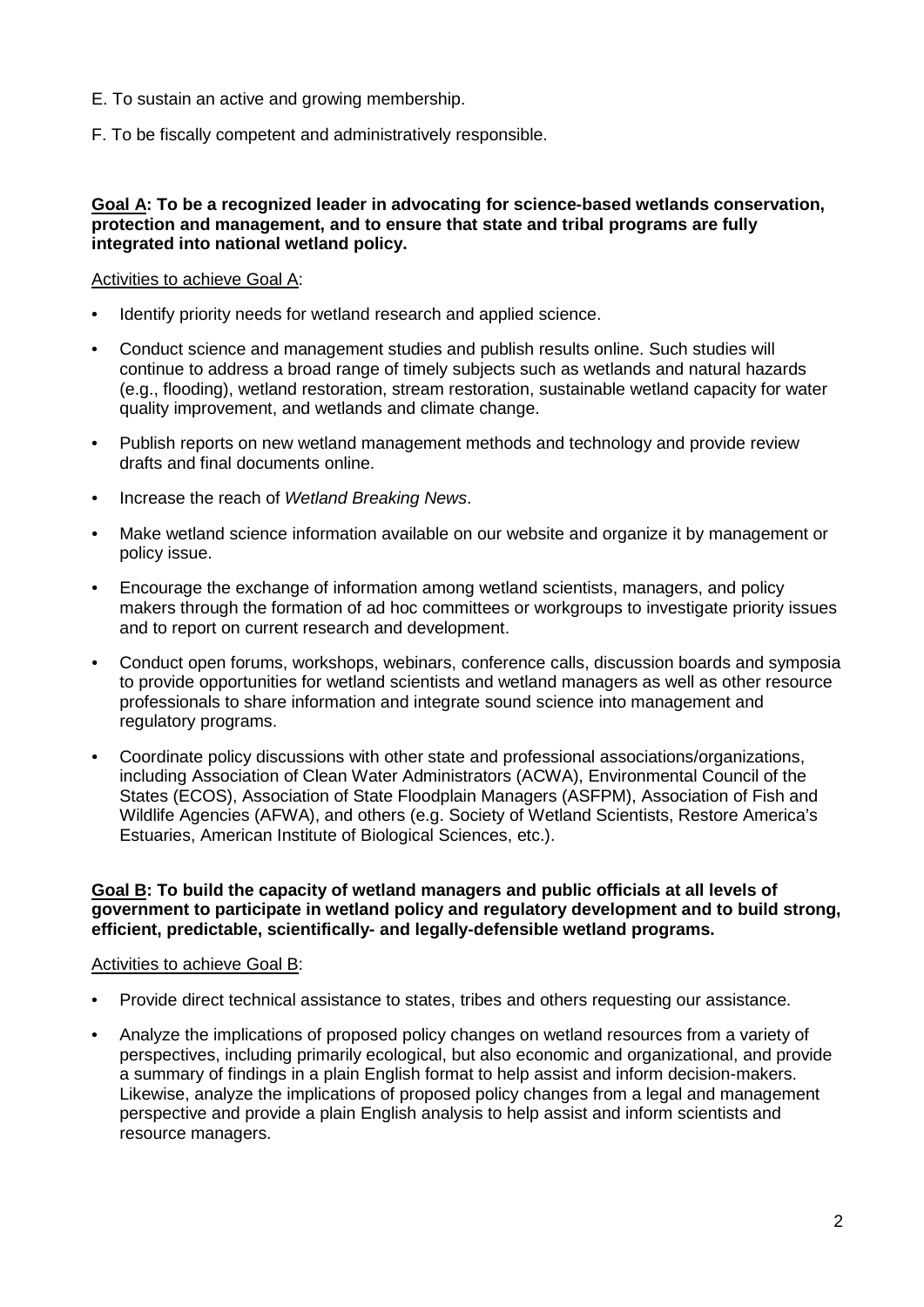- Respond appropriately, effectively and promptly to immediate and significant issues (such as proposed federal wetland program changes or legal decisions) as they arise. The Executive Director will communicate with the Board as appropriate on these issues to reach a rapid consensus on a recommended response.
- Distribute information to wetland managers and others.
- Support the practical implementation of state and tribal programs, recognizing the multiple issues facing many program managers. Provide assistance both for programs that are focused on a primary issue (such as restoration or regulation), and those that have a mandate to manage wetland resources in a comprehensive manner – and that must therefore consider the relationships between multiple program areas and competing stakeholder needs.
- Host forums for sharing information.
- Identify wetland program and policy development issues that have strategic importance for the Association. Issues may be identified by the Executive Director, the Board, or individual members; the Board and the Executive Director will define priorities for the Association and agree on appropriate actions. Members representing a range of geographic and programmatic interests will be involved in follow-up actions.
- Actively pursue partnerships with federal agencies, tribes, states, nonprofit organizations, the regulated community and other organizations and interest groups.
- Support the integration of floodplain and wetland management.
- Support wetland mapping efforts nationwide and make tools readily available to states and tribes.
- Prepare analyses of important legal, science and policy issues in partnership with other organizations, e.g., state nonprofit organizations, academic institutions, scientific organizations, law schools, etc.
- Support state/tribal review of reissuance of COE Nationwide permits, and similar recurring issues.
- Hold online discussions, conference calls, webinars, training seminars, workshops and symposia pertaining to a broad range of topics.
- As approved by the Board, provide formal comments to the public record on proposed rules, guidance, and other policies and programs and participate in the preparation of amicus briefs.

#### **Goal C: To educate wetland managers, public officials, and others with regard to current wetland science, policy, comprehensive management, and the use of new technologies and techniques for wetland planning, assessment, restoration, mitigation and program implementation.**

#### Activities to achieve Goal C:

- Increase the availability of wetland information to members and others, including providing online learning opportunities, including webinars, online training, forums and other opportunities for interested parties to share information and discuss solutions to current issues.
- Consider potentially more effective methods of compiling or digesting citations of interest from peer-reviewed and/or grey literature for members.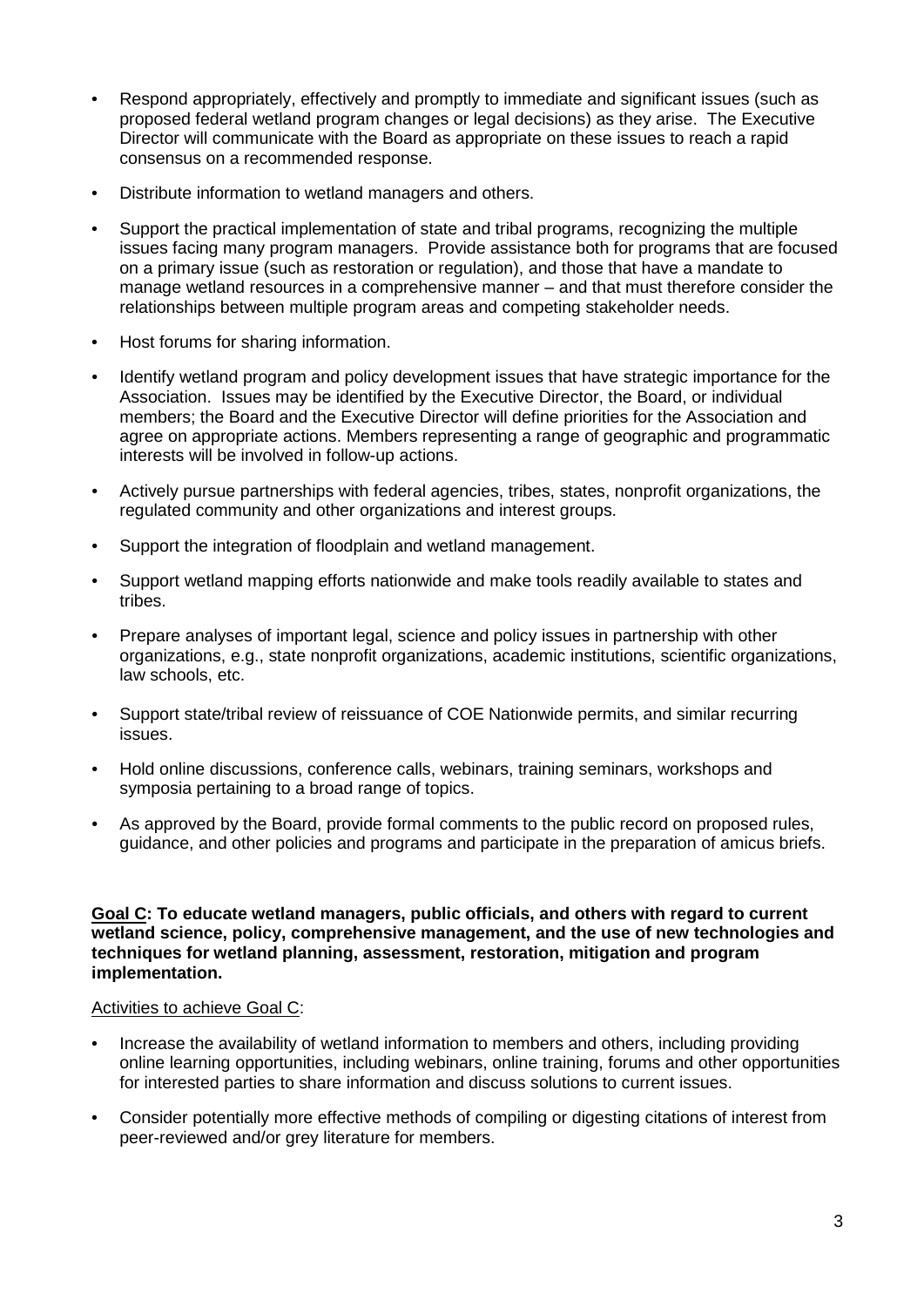- Identify key partners, describe the purpose(s) of partnering with them and formalize relationships with them.
- Respond in a tangible and appropriate manner e.g., through development of fact sheets or issue papers, formation of workgroups, webinars, or development of ASWM recommendations – to new or ongoing wetland management issues. These include but are not limited to
	- Section 404 Assumption
	- **State Programmatic General Permits**
	- Section 401 Certification
	- Significant legal decisions related to the scope of Clean Water Act jurisdiction or to other issues affecting state and tribal wetland regulation
	- Wetland and stream restoration and mitigation
	- Renewal of Corps Nationwide Permits
	- Wetland ecological services including economic evaluation
	- Wetland mapping
	- Wetland and water quality standards
	- Wetlands and climate change, including sea level rise, severe weather events, and other climate change adaptation measures
	- Invasive species
	- New issues as they arise

To meet these needs, ASWM will **continue to:**

- Publish *Wetland Breaking News* on a monthly basis Develop a series of web-based information pages, fact sheets and FAQs on identified strategic and significant issues
- Organize monthly webinars on technical wetland issues to provide training and continuing education for members and others
- Conduct an annual tribal-state-federal meeting
- Conduct an annual membership meeting

#### **Goal D: To integrate wetlands into broader water programs including water quality protection, flood protection, safe drinking water, wildlife management, watershed management, climate change adaptation and ecosystem-based planning.**

#### Activities to Achieve Goal D:

- Identify opportunities to integrate wetlands with other water quality, water quantity, floodplain management, and biodiversity-focused programs.
- Identify specific program and science areas where there are opportunities to integrate wetlands into related and/or larger programs, and disseminate that information.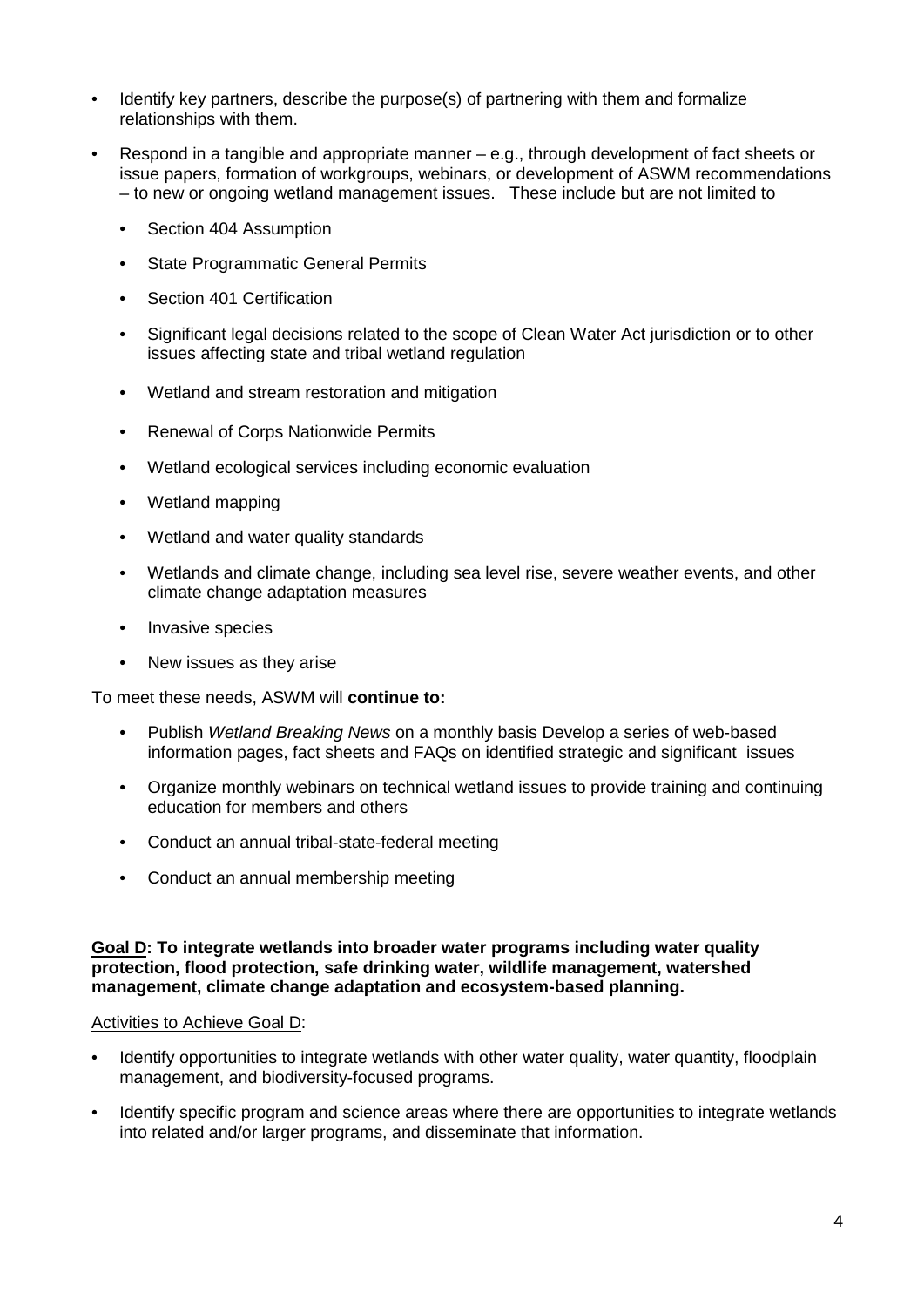- Consider wetland and water management issues through the lens of climate change, severe weather events, and adaptation needs.
- Identify links between stream and wetland management in particular in state dredge and fill programs – and support improved and coordinated wetland and stream protection and restoration/mitigation in this context.
- Develop materials and host forums to share information about joint opportunities and common interests.
- Participate in forums, workshops, conferences and webinars hosted by other water programs and organizations.
- Maintain existing partnerships and establish new partnerships with organizations working on related but not wetland-specific activities.
- Identify opportunities to change and revise public policy and programs to better integrate wetlands with other water programs.
- Hold meetings, webinars, conference calls, etc. to explore, share and better understand issues and challenges. Provide wetlands program information at cross-discipline meetings and conferences.
- Develop and distribute information online and through other avenues to provide ideas and direction on how to include wetlands in related and broader programs.
- Develop joint policy statements or science white papers with related organizations and programs on wetland/water program issues and opportunities.

#### **Goal E: To sustain an active and growing membership.**

#### Activities to achieve Goal E:

- Have a systematic plan to recruit and retain members. Identify opportunities and implement efforts to build ASWM membership.
- Provide meaningful opportunities and services to our members such that they value their membership, including training through a professional webinar series.
- Provide special services for members, including provision of *Insider's Edition* via e-mail, and member only access to some web material. (Update with larger list, including free certificates)
- Publish a bimonthly newsletter for members (6 issues per year).
- Develop an online bulletin board that will allow members to address questions to the wetland community at large, and that will support discussions among wetland managers.
- Have a process for encouraging, recruiting, preparing, mentoring and honoring members actively participating in the Association.
- Have an annual membership drive and analyze the results. Retain 90% of current members.
- Have state agency membership in 50 states.
- Provide our members with an annual report.